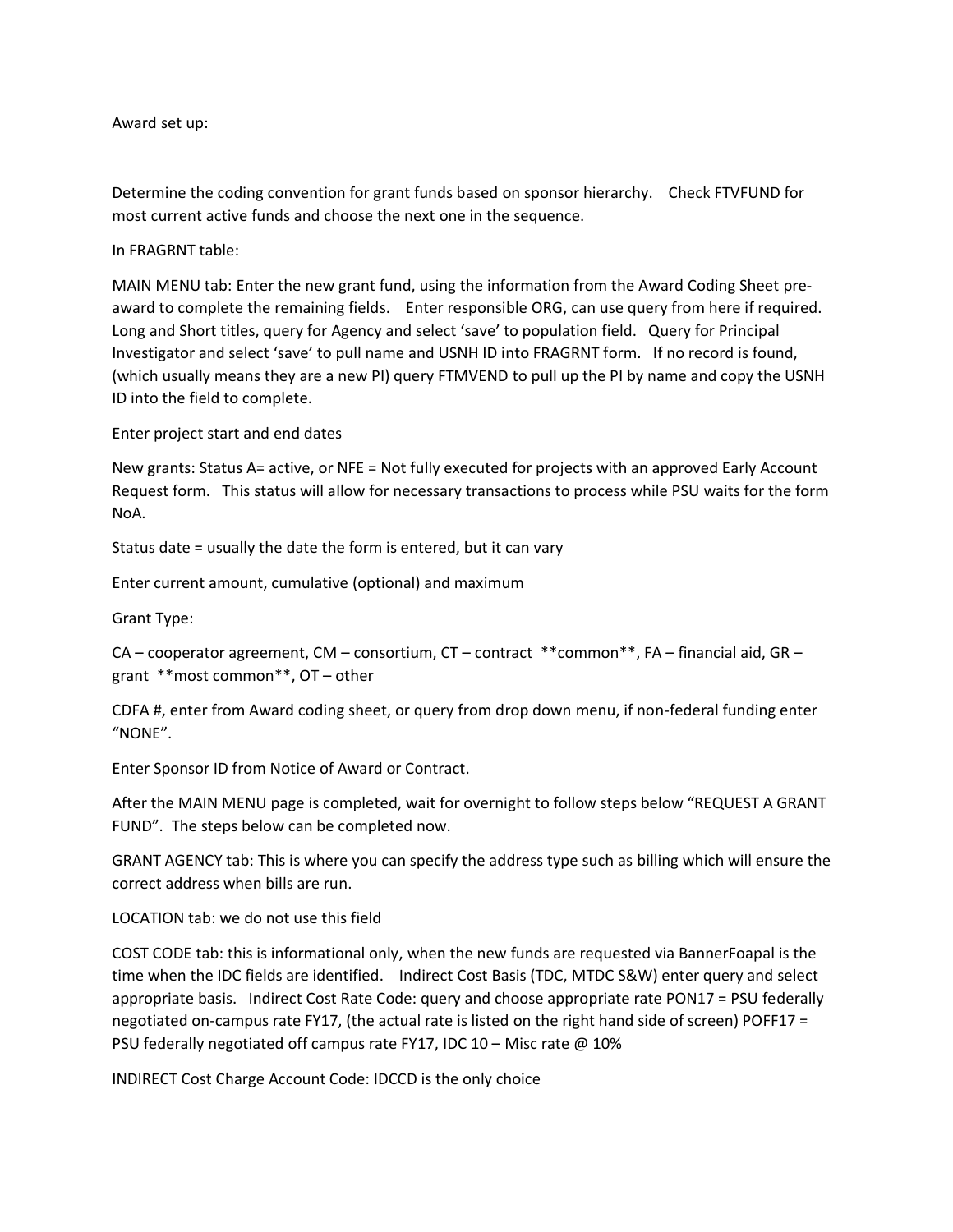## INDIRECT COST DISTIBUTE TO CODE: PSCDST

## BILLING Tab:

# Example NSF – PMS/LOC billing

| ☺                 | ◎                           | USNH Banner (BPRD)               |    | $\times$                    | New Tab                                                   |                                 | ×                        | $\ddot{}$                    |            |                            |                                 |                         | $\Box$                | ×                 |
|-------------------|-----------------------------|----------------------------------|----|-----------------------------|-----------------------------------------------------------|---------------------------------|--------------------------|------------------------------|------------|----------------------------|---------------------------------|-------------------------|-----------------------|-------------------|
|                   | C                           |                                  |    |                             | https://usnhadxe00.unh.edu/applicationNavigator/seamless  |                                 |                          |                              |            |                            |                                 | ☆                       | $\boldsymbol{\Theta}$ | $\vdots$          |
| Ξ                 | $\boldsymbol{\mathsf{x}}$   | <b>@</b> ellucian                |    |                             | Grant Maintenance Form FRAGRNT 9.3.8 (BPRD)               |                                 |                          |                              |            |                            | B                               | 昌                       | 횳                     | ₩                 |
|                   |                             | Grant: 647022 Proposal:          |    |                             | <b>Grant Text Exists:</b>                                 |                                 |                          |                              |            |                            |                                 | <b>Start Over</b>       |                       |                   |
| 卷                 | <b>Main</b>                 | <b>Grant Agency</b>              |    | Location                    | <b>Cost Code</b>                                          | Personnel                       | <b>User Defined Data</b> | <b>Effort Reporting</b>      |            | <b>Pass Through Agency</b> |                                 |                         |                       |                   |
|                   | <b>BILLING</b>              |                                  |    |                             |                                                           |                                 |                          |                              |            |                            | <b>D</b> Insert <b>D</b> Delete | $T_{\blacksquare}$ Copy |                       | <b>Y</b> . Filter |
| m                 |                             | Agency                           |    | 961152880                   | National Science Foundation (NSF)                         |                                 |                          |                              |            |                            |                                 |                         |                       |                   |
|                   |                             | <b>PMS Code</b>                  |    | 647PMS                      |                                                           | PSU Natl Science Foundation LOC |                          | <b>Last Invoice Number</b>   | 10         |                            |                                 |                         |                       |                   |
| Q                 | <b>Billing Exclusion</b>    |                                  |    | 1034 Billing Format<br><br> |                                                           |                                 |                          |                              |            |                            |                                 |                         |                       |                   |
| $\frac{13}{2}$    |                             | Code                             |    |                             |                                                           |                                 |                          | Extension                    |            |                            |                                 |                         |                       |                   |
|                   |                             | <b>Budget Limit</b>              |    | <b>Total Budget</b>         |                                                           | $\overline{\phantom{a}}$        |                          | <b>Bill If Budget Line</b>   |            |                            |                                 |                         |                       |                   |
|                   |                             | Indicator                        |    |                             |                                                           |                                 |                          | Exceeded                     |            |                            |                                 |                         |                       |                   |
| ?                 |                             | <b>Payment Fund Code</b>         |    | 647LOC                      | PSU NSF LOC                                               |                                 |                          | <b>Bill If Minimum Not</b>   |            |                            |                                 |                         |                       |                   |
|                   |                             |                                  |    |                             |                                                           |                                 |                          | Reached                      |            |                            |                                 |                         |                       |                   |
| ą                 |                             | <b>Undistributed Cash</b>        |    | 212401<br>$\ldots$          | Grants undistributed payments - LOC                       |                                 |                          | <b>Bill If Budget Total</b>  | N          |                            |                                 |                         |                       |                   |
|                   | <b>Receipt Account</b>      |                                  |    |                             |                                                           |                                 | Exceeded                 |                              |            |                            |                                 |                         |                       |                   |
|                   | <b>Refund Clearing</b><br>  |                                  |    |                             |                                                           |                                 | <b>Budget Check</b>      | <b>Maximum Billing Limit</b> |            | $\overline{\phantom{a}}$   |                                 |                         |                       |                   |
|                   |                             | Account                          |    |                             |                                                           |                                 |                          | Source                       |            |                            |                                 |                         |                       |                   |
| $\overline{1516}$ |                             | <b>Billing Address Type</b>      | BI |                             | 05/15/2018<br>$\blacksquare$<br><b>Billing Start Date</b> |                                 |                          |                              |            |                            |                                 |                         |                       |                   |
|                   |                             | <b>Sequence Number</b>           |    | $1 \, 1 \, $                |                                                           |                                 |                          | <b>Billing End Date</b>      | 04/30/2020 | $\blacksquare$             |                                 |                         |                       |                   |
|                   |                             | <b>Billing Limits</b><br>Minimum |    |                             | 0.00                                                      |                                 |                          | Maximum                      |            | 182,530.00                 |                                 |                         |                       |                   |
|                   |                             |                                  |    | 66,287.59                   |                                                           |                                 | <b>Deferred Account</b>  | 112104<br>                   |            | <b>Grants Deferred AR</b>  |                                 |                         |                       |                   |
|                   | Cumulative                  |                                  |    |                             |                                                           |                                 | Code                     |                              |            |                            |                                 |                         |                       |                   |
|                   |                             |                                  |    |                             |                                                           |                                 |                          |                              |            |                            |                                 |                         |                       |                   |
|                   |                             |                                  |    |                             |                                                           |                                 |                          |                              |            |                            |                                 |                         |                       |                   |
|                   |                             |                                  |    |                             |                                                           |                                 |                          |                              |            |                            |                                 |                         |                       |                   |
|                   |                             |                                  |    |                             |                                                           |                                 |                          |                              |            |                            |                                 |                         |                       |                   |
|                   |                             |                                  |    |                             |                                                           |                                 |                          |                              |            |                            |                                 |                         |                       |                   |
|                   |                             |                                  |    |                             |                                                           |                                 |                          |                              |            |                            |                                 |                         |                       |                   |
|                   | $\overline{\blacktriangle}$ | ⊻                                |    |                             |                                                           |                                 |                          |                              |            |                            |                                 |                         |                       | <b>SAVE</b>       |

To set up details in billing, go to 'related' and choose "Billing Frequency Information (FRAEVGA) Example NSF- PMS/LOC billing frequency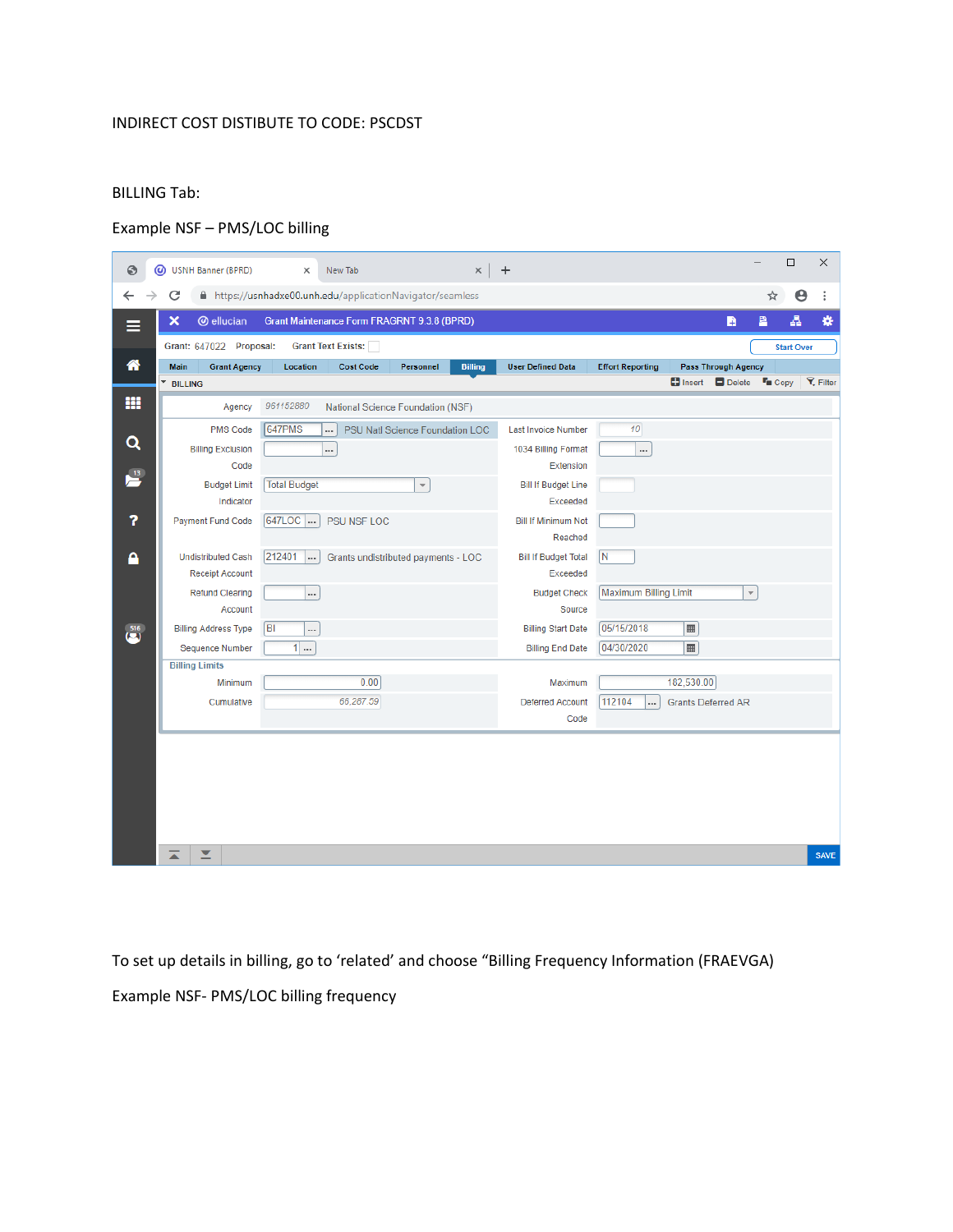| ⊛                     | USNH Banner (BPRD)<br>⓪                                                                                   |                                                          |                            | $\times$ | New Tab        |                                          |                                      | $\times$                               | $\boldsymbol{+}$                                   |  |                       |                                         |                         |                   |                                  | $\Box$                | ×             |  |
|-----------------------|-----------------------------------------------------------------------------------------------------------|----------------------------------------------------------|----------------------------|----------|----------------|------------------------------------------|--------------------------------------|----------------------------------------|----------------------------------------------------|--|-----------------------|-----------------------------------------|-------------------------|-------------------|----------------------------------|-----------------------|---------------|--|
|                       | C                                                                                                         | https://usnhadxe00.unh.edu/applicationNavigator/seamless |                            |          |                |                                          |                                      |                                        |                                                    |  |                       |                                         |                         |                   | ☆                                | $\boldsymbol{\Theta}$ | $\vdots$      |  |
|                       | ×<br><b>@</b> ellucian<br><b>Grant Events Assignment Form FRAEVGA 9.3.3 (BPRD)</b>                        |                                                          |                            |          |                |                                          |                                      |                                        |                                                    |  |                       |                                         |                         | n                 | 昌                                | 횳                     | ₩             |  |
|                       | Grant Code: 647022 REU:N.E. Collaborative Atmospheric Agency: 961152880 National Science Foundation (NSF) |                                                          |                            |          |                |                                          |                                      |                                        |                                                    |  |                       |                                         |                         | <b>Start Over</b> |                                  |                       |               |  |
| ⋒                     | <b>Process All Grants:</b><br>Management: (C) Event Management (C) Group Management<br><b>PMS Code:</b>   |                                                          |                            |          |                |                                          |                                      |                                        |                                                    |  |                       |                                         |                         |                   |                                  |                       |               |  |
|                       | $\Box$ Insert<br><b>D</b> Delete<br>$\overline{\phantom{a}}$<br>$T_{\text{III}}$ Copy<br><b>GRANTS</b>    |                                                          |                            |          |                |                                          |                                      |                                        |                                                    |  |                       |                                         |                         | <b>Y</b> , Filter |                                  |                       |               |  |
| m                     | <b>Grant Description</b><br>Grant *                                                                       |                                                          |                            |          |                |                                          |                                      |                                        |                                                    |  |                       |                                         |                         |                   |                                  |                       |               |  |
|                       | 647022                                                                                                    |                                                          |                            |          |                |                                          |                                      | REU:N.E. Collaborative Atmospheric     |                                                    |  |                       |                                         |                         |                   |                                  |                       |               |  |
| Q                     | Record 1 of 1                                                                                             |                                                          |                            |          |                |                                          |                                      |                                        |                                                    |  |                       |                                         |                         |                   |                                  |                       |               |  |
|                       |                                                                                                           | $\Box$ Insert<br><b>GRANT EVENTS ASSIGNMENT DETAILS</b>  |                            |          |                |                                          |                                      |                                        |                                                    |  | $\blacksquare$ Delete | $T_{\text{III}}$ Copy                   |                         | Y. Filter         |                                  |                       |               |  |
| $\frac{14}{\sqrt{2}}$ | Event Code*<br>LOC<br>Letter of Credit Drawdown<br>$\ddotsc$                                              |                                                          |                            |          |                |                                          | (None)<br>$\bar{\rm w}$<br>Frequency |                                        |                                                    |  |                       |                                         |                         |                   |                                  |                       |               |  |
|                       | <b>Alternate Description</b>                                                                              |                                                          |                            |          |                |                                          |                                      |                                        | <b>Cost Reimbursement</b><br><b>Payment Method</b> |  |                       |                                         | $\overline{\mathbf{v}}$ |                   |                                  |                       |               |  |
| ?                     |                                                                                                           |                                                          |                            |          |                |                                          | Type Ind                             |                                        |                                                    |  |                       |                                         |                         |                   |                                  |                       |               |  |
|                       |                                                                                                           | Number Of Days                                           |                            |          |                |                                          |                                      | $\blacksquare$<br>Period To            |                                                    |  |                       |                                         |                         |                   |                                  |                       |               |  |
|                       |                                                                                                           | Reminder                                                 |                            |          |                |                                          |                                      |                                        |                                                    |  |                       |                                         |                         |                   |                                  |                       |               |  |
|                       |                                                                                                           | Number of Days                                           |                            |          |                | 272B<br><b>Bill Format</b><br>$\cdots$   |                                      |                                        |                                                    |  |                       | <b>Federal Cash Transactions Report</b> |                         |                   |                                  |                       |               |  |
|                       |                                                                                                           | Date From                                                |                            |          | $\blacksquare$ |                                          | Default Responsible<br>User ID       |                                        |                                                    |  |                       |                                         |                         |                   |                                  |                       |               |  |
| $\overline{516}$      |                                                                                                           | Date To                                                  |                            |          | $\blacksquare$ |                                          |                                      |                                        |                                                    |  |                       | Default Proxy User ID                   |                         |                   |                                  |                       |               |  |
|                       |                                                                                                           | <b>Begin Date</b>                                        | (None)                     |          |                | $\overline{\phantom{a}}$                 |                                      | <b>Default Fixed Schedule</b>          |                                                    |  |                       |                                         |                         |                   |                                  |                       |               |  |
|                       | $ $ $\le$ 1 0f 1 $\triangleright$ $\triangleright$                                                        |                                                          |                            |          | 1 v Per Page   |                                          |                                      |                                        |                                                    |  |                       |                                         |                         |                   |                                  |                       | Record 1 of 1 |  |
|                       | <b>EVENTS</b>                                                                                             |                                                          |                            |          |                |                                          |                                      |                                        |                                                    |  |                       |                                         | $\Box$ Insert           | Delete            | $\mathbb{F}_{\blacksquare}$ Copy |                       | Y. Filter     |  |
|                       | Sequence                                                                                                  |                                                          | <b>Responsible User ID</b> |          |                |                                          |                                      | <b>Responsible User ID Description</b> |                                                    |  | <b>Due Date</b>       | <b>Text</b>                             | Status *                |                   | <b>Bill Period to Date</b>       |                       |               |  |
|                       |                                                                                                           | 1 LIANES                                                 |                            |          |                | P<br>Sutcliffe, Liane<br>06/11/2018<br>N |                                      |                                        |                                                    |  |                       |                                         |                         |                   |                                  |                       |               |  |
|                       | $ $ $\le$ 1 of 1 $\ge$ 1<br>10 v Per Page                                                                 |                                                          |                            |          |                |                                          |                                      |                                        |                                                    |  |                       |                                         |                         |                   |                                  | Record 1 of 1         |               |  |
|                       |                                                                                                           |                                                          |                            |          |                |                                          |                                      |                                        |                                                    |  |                       |                                         |                         |                   |                                  |                       |               |  |
|                       |                                                                                                           |                                                          |                            |          |                |                                          |                                      |                                        |                                                    |  |                       |                                         |                         |                   |                                  |                       |               |  |
|                       |                                                                                                           |                                                          |                            |          |                |                                          |                                      |                                        |                                                    |  |                       |                                         |                         |                   |                                  |                       |               |  |
|                       |                                                                                                           |                                                          |                            |          |                |                                          |                                      |                                        |                                                    |  |                       |                                         |                         |                   |                                  |                       |               |  |
|                       | $\overline{\blacktriangle}$<br>▼                                                                          |                                                          |                            |          |                |                                          |                                      |                                        |                                                    |  |                       |                                         |                         |                   |                                  |                       | <b>SAVE</b>   |  |

User must enter "Default Responsible User ID" field in order to get the events to populate at the bottom of the screen.

EXAMPLE – Regular billing or Subaward billing, excluding Subawards to PSU from UNH. These are manual billing.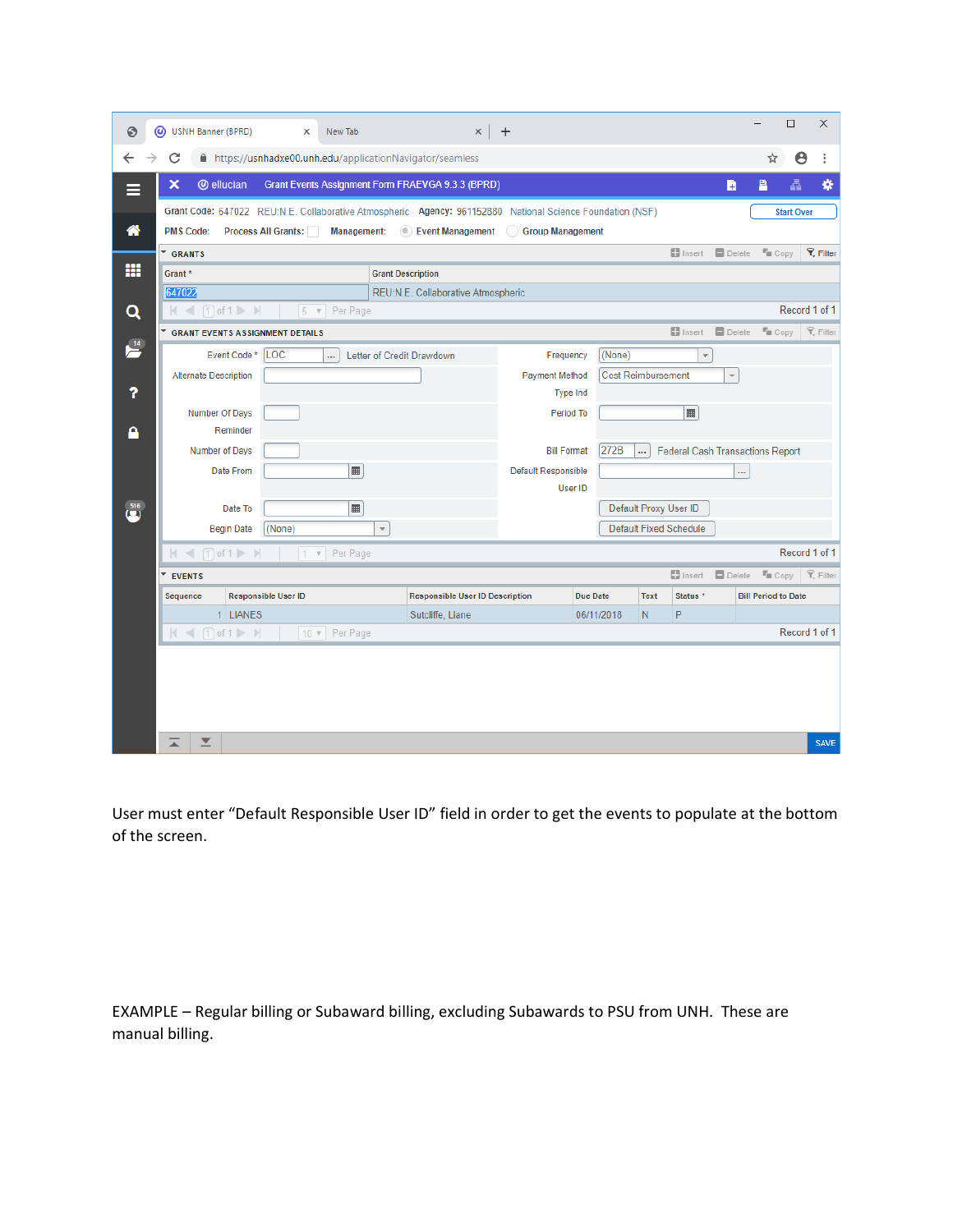| $\odot$                  | USNH Banner (BPRD)<br>◎                        | New Tab<br>$\times$                                        | ×                                 | $\ddot{}$                   |                              |                                 |                         | $\Box$<br>$\times$ |
|--------------------------|------------------------------------------------|------------------------------------------------------------|-----------------------------------|-----------------------------|------------------------------|---------------------------------|-------------------------|--------------------|
| ←                        | C                                              | A https://usnhadxe00.unh.edu/applicationNavigator/seamless |                                   |                             |                              |                                 | ☆                       | Θ<br>$\vdots$      |
|                          | $\boldsymbol{\mathsf{x}}$<br><b>@</b> ellucian | Grant Maintenance Form FRAGRNT 9.3.8 (BPRD)                |                                   |                             |                              | B                               | 昌                       | ₩<br>Ā.            |
|                          | Grant: 64U098 Proposal:                        | Grant Text Exists:                                         |                                   |                             |                              |                                 |                         | <b>Start Over</b>  |
| 俗                        | Main<br><b>Grant Agency</b>                    | <b>Cost Code</b><br>Location                               | <b>Billing</b><br>Personnel       | <b>User Defined Data</b>    | <b>Effort Reporting</b>      | <b>Pass Through Agency</b>      |                         |                    |
|                          | <b>BILLING</b>                                 |                                                            |                                   |                             |                              | <b>D</b> Insert <b>D</b> Delete | $F_{\blacksquare}$ Copy | <b>Y</b> , Filter  |
| m                        | Agency                                         | 935966953<br><b>University of Connecticut</b>              |                                   |                             |                              |                                 |                         |                    |
|                          | PMS Code                                       |                                                            |                                   | <b>Last Invoice Number</b>  | 15                           |                                 |                         |                    |
| Q                        | <b>Billing Exclusion</b>                       |                                                            |                                   | 1034 Billing Format         | $\cdots$                     |                                 |                         |                    |
|                          | Code                                           |                                                            |                                   | Extension                   |                              |                                 |                         |                    |
| $\frac{15}{2}$           | <b>Budget Limit</b>                            | <b>Total Budget</b>                                        | $\overline{\mathbf{v}}$           | <b>Bill If Budget Line</b>  |                              |                                 |                         |                    |
|                          | Indicator                                      |                                                            |                                   | Exceeded                    |                              |                                 |                         |                    |
| 2                        | <b>Payment Fund Code</b>                       | 64U098<br>                                                 | Eversource-UCONN Predictive Storm | <b>Bill If Minimum Not</b>  |                              |                                 |                         |                    |
|                          |                                                |                                                            |                                   | Reached                     |                              |                                 |                         |                    |
| ۹                        | <b>Undistributed Cash</b>                      | 212402<br>                                                 | Grants undistrib payments-NonLOC  | <b>Bill If Budget Total</b> | N                            |                                 |                         |                    |
|                          | Receipt Account                                |                                                            |                                   | Exceeded                    |                              |                                 |                         |                    |
|                          | <b>Refund Clearing</b>                         | 210030<br><b>Grant Refund Clearing</b><br>$\cdots$         |                                   | <b>Budget Check</b>         | <b>Maximum Billing Limit</b> |                                 |                         |                    |
|                          | Account                                        |                                                            |                                   | Source                      |                              |                                 |                         |                    |
| $\overset{516}{\bullet}$ | <b>Billing Address Type</b>                    | BI<br>                                                     |                                   | <b>Billing Start Date</b>   | 09/06/2017                   | $\blacksquare$                  |                         |                    |
|                          | <b>Sequence Number</b>                         | $9$                                                        |                                   | <b>Billing End Date</b>     | 03/31/2019                   | $\blacksquare$                  |                         |                    |
|                          | <b>Billing Limits</b>                          |                                                            |                                   |                             |                              |                                 |                         |                    |
|                          | Minimum                                        | 0.00                                                       |                                   | Maximum                     |                              | 146,803.00                      |                         |                    |
|                          | Cumulative                                     | 107,971.62                                                 |                                   | <b>Deferred Account</b>     | 112104<br>                   | <b>Grants Deferred AR</b>       |                         |                    |
|                          |                                                |                                                            |                                   | Code                        |                              |                                 |                         |                    |
|                          |                                                |                                                            |                                   |                             |                              |                                 |                         |                    |
|                          |                                                |                                                            |                                   |                             |                              |                                 |                         |                    |
|                          |                                                |                                                            |                                   |                             |                              |                                 |                         |                    |
|                          |                                                |                                                            |                                   |                             |                              |                                 |                         |                    |
|                          |                                                |                                                            |                                   |                             |                              |                                 |                         |                    |
|                          |                                                |                                                            |                                   |                             |                              |                                 |                         |                    |
|                          | ≍<br>▼                                         |                                                            |                                   |                             |                              |                                 |                         | <b>SAVE</b>        |

Billing Frequency for regular billing or subaward other than award from UNH When entering for a monthly billing: enter EVENT CODE - generally "BILL"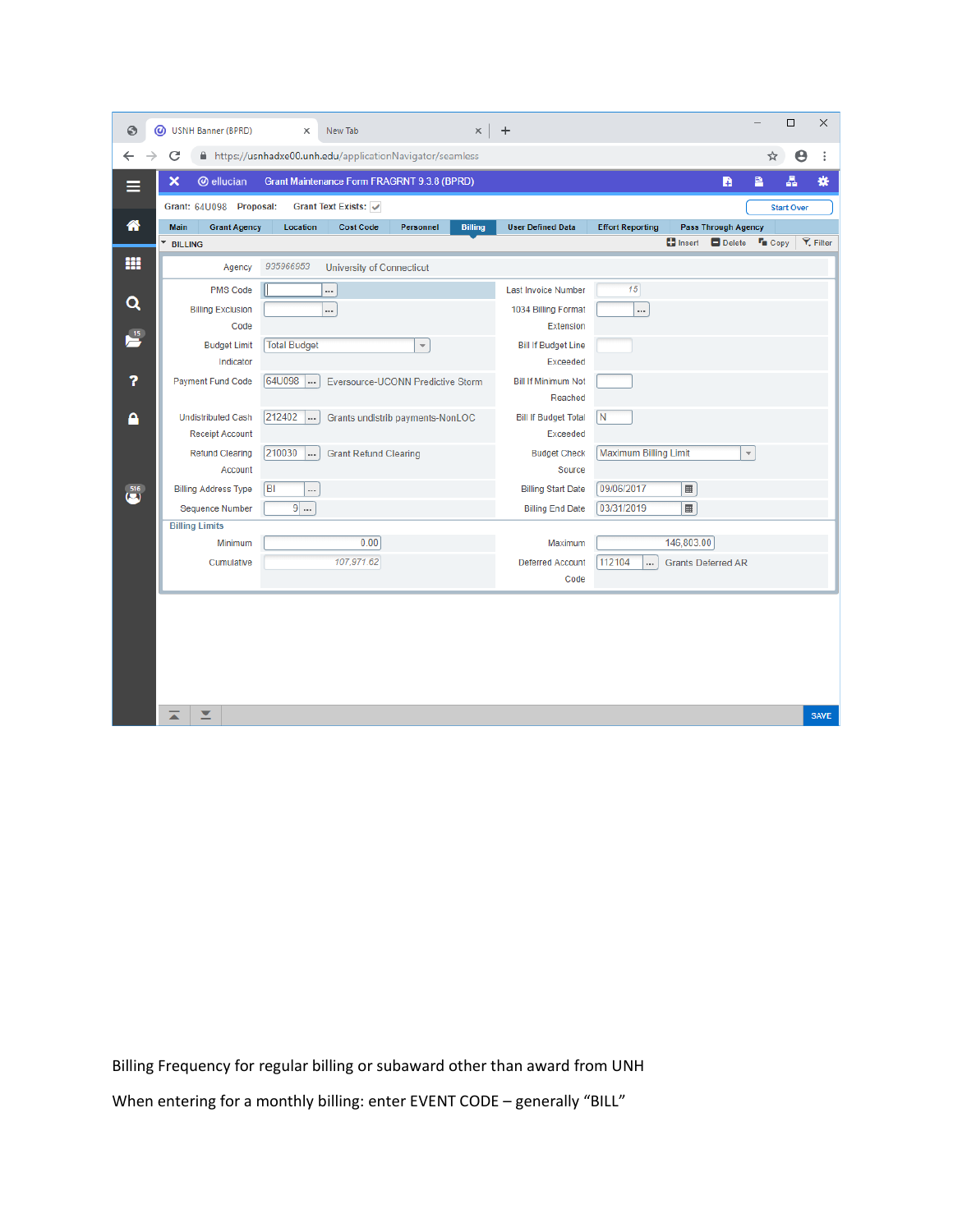FREQUENCY: choose options based on sponsor award, Monthly, \*\*most frequent\*\*, weekly, quarterly, semi-annually, annually.

In this case, the grant began 9/1/17, in set up, enter 9/30/17 in DATE FROM field, this ensures all transactions from 9/1/17 are included in the billing. PERIOD TO will auto chance to this same date. Enter DATE TO as the final day of the month. This section of coding is VERY IMPORTANT.

Bill format: GENS = Generic Short form, used most often. Other choices are in the pull down.

Enter DEFAULT RESPONSIBLE USER ID

Go to NEXT SECTION, which should populate the event bill dates requested. Double check dates, and frequency. P=Pending, S=Satisfied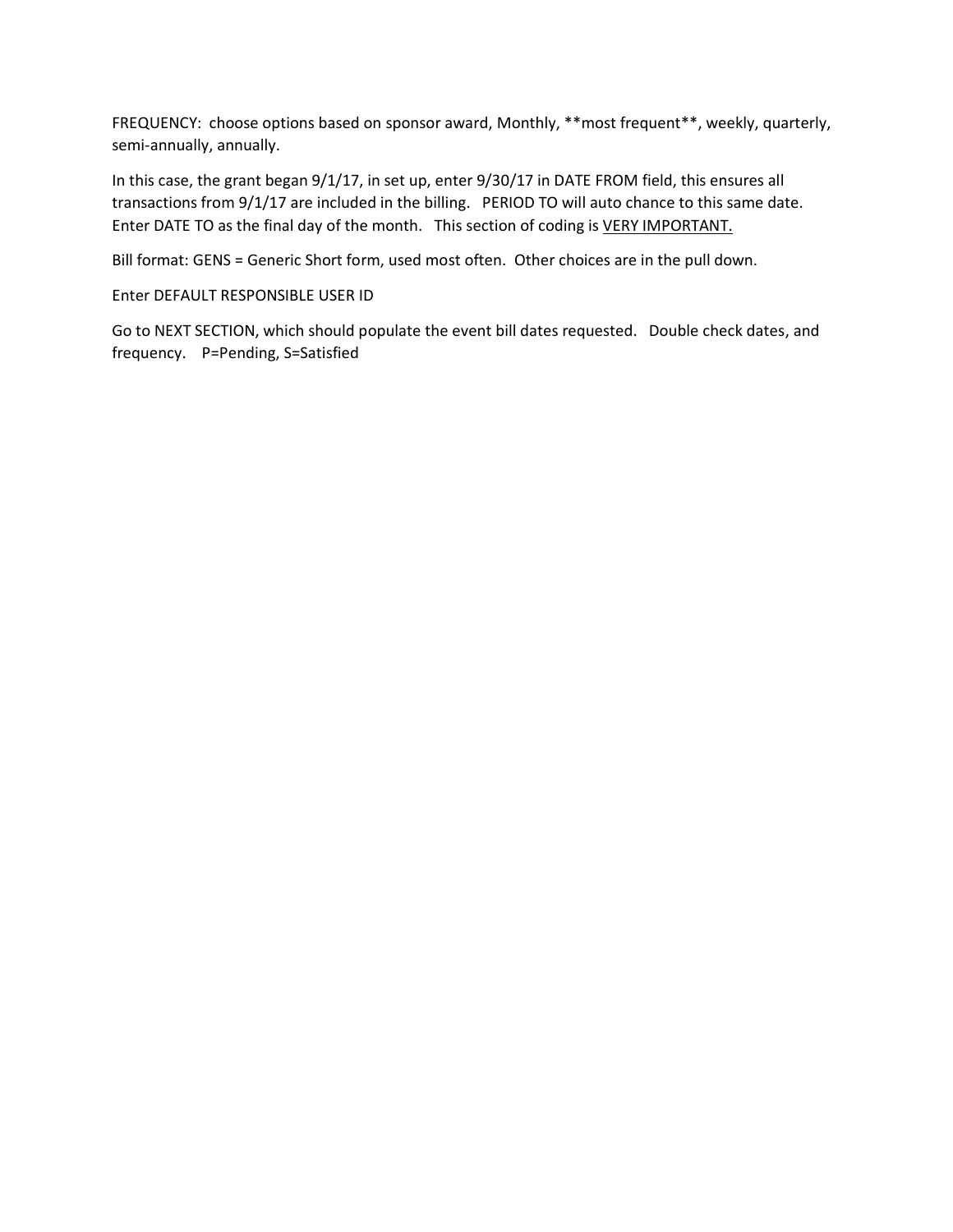| ⊛                                                                            | <b>3</b> USNH Banner (BPRD)                                                                             |                   | $\times$                   | New Tab                    | $\times$                                                                                           | $\ddot{}$                              |                           |                      |                                          |               |                            |                                 | $\Box$            | $\times$    |  |  |  |
|------------------------------------------------------------------------------|---------------------------------------------------------------------------------------------------------|-------------------|----------------------------|----------------------------|----------------------------------------------------------------------------------------------------|----------------------------------------|---------------------------|----------------------|------------------------------------------|---------------|----------------------------|---------------------------------|-------------------|-------------|--|--|--|
| С<br>https://usnhadxe00.unh.edu/applicationNavigator/seamless<br>Θ<br>÷<br>☆ |                                                                                                         |                   |                            |                            |                                                                                                    |                                        |                           |                      |                                          |               |                            |                                 |                   |             |  |  |  |
|                                                                              | ×<br><b>@</b> ellucian<br>Grant Events Assignment Form FRAEVGA 9.3.3 (BPRD)<br>n                        |                   |                            |                            |                                                                                                    |                                        |                           |                      |                                          |               |                            | B                               | å                 | ₩           |  |  |  |
|                                                                              |                                                                                                         |                   |                            |                            | Grant Code: 64U098 Eversource-UCONN Predictive Storm a Agency: 935966953 University of Connecticut |                                        |                           |                      |                                          |               |                            |                                 | <b>Start Over</b> |             |  |  |  |
| A                                                                            | <b>PMS Code:</b>                                                                                        |                   | <b>Process All Grants:</b> |                            | Management: C Event Management Group Management                                                    |                                        |                           |                      |                                          |               |                            |                                 |                   |             |  |  |  |
|                                                                              | Insert <b>Delete L</b> Copy<br>GRANTS                                                                   |                   |                            |                            |                                                                                                    |                                        |                           |                      |                                          |               |                            |                                 | Y. Filter         |             |  |  |  |
| m                                                                            | Grant *                                                                                                 |                   |                            |                            | <b>Grant Description</b>                                                                           |                                        |                           |                      |                                          |               |                            |                                 |                   |             |  |  |  |
|                                                                              | 64U098                                                                                                  |                   |                            |                            |                                                                                                    | Eversource-UCONN Predictive Storm a    |                           |                      |                                          |               |                            |                                 |                   |             |  |  |  |
| Q                                                                            | 5 v Per Page<br>$ $ $\le$ 1 of 1 $\ge$ $\ge$<br>$\Box$ Insert<br><b>GRANT EVENTS ASSIGNMENT DETAILS</b> |                   |                            |                            |                                                                                                    |                                        |                           |                      |                                          |               |                            | Record 1 of 1                   |                   |             |  |  |  |
|                                                                              |                                                                                                         |                   |                            |                            |                                                                                                    |                                        |                           |                      |                                          |               | $\Box$ Delete              | $\Gamma$ Copy $\Gamma$ , Filter |                   |             |  |  |  |
| $\frac{15}{2}$                                                               |                                                                                                         | Event Code*       | <b>BILL</b>                | <br><b>Bill to Sponsor</b> |                                                                                                    | Frequency                              | Monthly                   |                      |                                          |               |                            |                                 |                   |             |  |  |  |
|                                                                              | <b>Alternate Description</b>                                                                            |                   |                            |                            |                                                                                                    |                                        | <b>Cost Reimbursement</b> |                      |                                          |               |                            |                                 |                   |             |  |  |  |
| ?                                                                            |                                                                                                         |                   |                            |                            |                                                                                                    | <b>Type Ind</b>                        |                           |                      |                                          |               |                            |                                 |                   |             |  |  |  |
|                                                                              | Number Of Days                                                                                          |                   |                            |                            |                                                                                                    | 09/30/2017                             |                           |                      |                                          |               |                            |                                 |                   |             |  |  |  |
|                                                                              | Reminder                                                                                                |                   |                            |                            |                                                                                                    |                                        |                           |                      |                                          |               |                            |                                 |                   |             |  |  |  |
|                                                                              | Number of Days                                                                                          |                   |                            |                            |                                                                                                    | <b>Bill Format</b>                     |                           |                      | GENS<br><b>Generic Bill Short Format</b> |               |                            |                                 |                   |             |  |  |  |
|                                                                              |                                                                                                         | Date From         | 09/30/2017                 | $\blacksquare$             | <b>Default Responsible</b>                                                                         |                                        |                           | $\cdots$             |                                          |               |                            |                                 |                   |             |  |  |  |
|                                                                              |                                                                                                         |                   |                            |                            |                                                                                                    | User ID                                |                           |                      |                                          |               |                            |                                 |                   |             |  |  |  |
| $\overline{15}$                                                              |                                                                                                         | Date To           | 03/31/2019                 | $\blacksquare$             |                                                                                                    | Default Proxy User ID                  |                           |                      |                                          |               |                            |                                 |                   |             |  |  |  |
|                                                                              |                                                                                                         | <b>Begin Date</b> | (None)                     | $\overline{\phantom{a}}$   |                                                                                                    | <b>Default Fixed Schedule</b>          |                           |                      |                                          |               |                            |                                 |                   |             |  |  |  |
|                                                                              | $\leq$ 1 of 1 $\geq$ $\geq$<br>K.                                                                       |                   |                            | 1 v Per Page               |                                                                                                    |                                        |                           |                      |                                          |               |                            |                                 | Record 1 of 1     |             |  |  |  |
|                                                                              | <b>EVENTS</b>                                                                                           |                   |                            |                            |                                                                                                    |                                        |                           |                      |                                          | $\Box$ Insert | Delete                     | $T_{\text{III}}$ Copy           | Y. Filter         |             |  |  |  |
|                                                                              | Sequence                                                                                                |                   | <b>Responsible User ID</b> |                            |                                                                                                    | <b>Responsible User ID Description</b> |                           |                      | <b>Text</b>                              | Status *      | <b>Bill Period to Date</b> |                                 |                   |             |  |  |  |
|                                                                              |                                                                                                         | 1 LIANES          |                            |                            | Sutcliffe, Liane                                                                                   |                                        |                           | 09/30/2017           | N                                        | S             | 10/31/2017                 |                                 |                   |             |  |  |  |
|                                                                              |                                                                                                         | 2 LIANES          |                            |                            | Sutcliffe, Liane                                                                                   |                                        |                           |                      | 10/31/2017<br>N                          |               | 10/31/2017                 |                                 |                   |             |  |  |  |
|                                                                              |                                                                                                         | 3 LIANES          |                            |                            | Sutcliffe, Liane                                                                                   |                                        |                           | 11/30/2017<br>N      |                                          | S             | 11/30/2017                 |                                 |                   |             |  |  |  |
|                                                                              |                                                                                                         | 4 LIANES          |                            |                            | Sutcliffe, Liane                                                                                   |                                        |                           | 12/31/2017<br>N      |                                          | S             |                            | 12/31/2017                      |                   |             |  |  |  |
|                                                                              | 5 LIANES                                                                                                |                   |                            |                            | Sutcliffe, Liane                                                                                   |                                        |                           | 01/31/2018<br>N      |                                          | S             | 01/31/2018                 |                                 |                   |             |  |  |  |
|                                                                              | 6 LIANES                                                                                                |                   |                            |                            | Sutcliffe, Liane                                                                                   |                                        |                           | 02/28/2018<br>N      |                                          | S             | 02/28/2018                 |                                 |                   |             |  |  |  |
|                                                                              |                                                                                                         | 7 LIANES          |                            |                            | Sutcliffe, Liane                                                                                   |                                        | 03/31/2018                |                      | S<br>N                                   |               |                            | 03/31/2018                      |                   |             |  |  |  |
|                                                                              |                                                                                                         | 8 LIANES          |                            |                            | Sutcliffe, Liane                                                                                   |                                        | 04/30/2018<br>N           |                      |                                          | S             |                            | 04/30/2018                      |                   |             |  |  |  |
|                                                                              |                                                                                                         | 9 LIANES          |                            |                            | Sutcliffe, Liane                                                                                   |                                        |                           | S<br>05/31/2018<br>N |                                          |               |                            | 05/31/2018                      |                   |             |  |  |  |
|                                                                              | ▼<br>≍                                                                                                  | 10 I IANES        |                            |                            | Suteliffe Liane                                                                                    |                                        |                           | 06/30/2018           | N                                        | s             |                            | 06/30/2018                      |                   | <b>SAVE</b> |  |  |  |
|                                                                              |                                                                                                         |                   |                            |                            |                                                                                                    |                                        |                           |                      |                                          |               |                            |                                 |                   |             |  |  |  |

USER DEFINED DATA tab:

Click on query for SEFA Classification – RESDEV = Research and Development, SFA – Student Financial Aid, OTRIO – Other Trio, OTHER – other.

This table can be used as an event schedule/reminder.

To Enter Budget: go to related, choose Grant budget information: FRABUDG

Enter grant fund, budget code CN = contract new, BC1 = budget change #1 to add or modify budget. Provide brief reason for budget, (enter original budget, mod#2 on subaward) Save and go to Next Section. Tab down to budget lines, enter appropriate account code, tab to right to enter dollar amount, tab down and enter all budget lines in whole dollars. Total should match sponsor approved funding. Next Section, enter BGR1 = sponsor approved budget and fiscal period. Save. The budget will populate into FRIGITD, normally in a few hours. NOTE: This table does not allow for cents. For budgets with cents that must be enter per sponsor, use FGAJVCD and BGR1.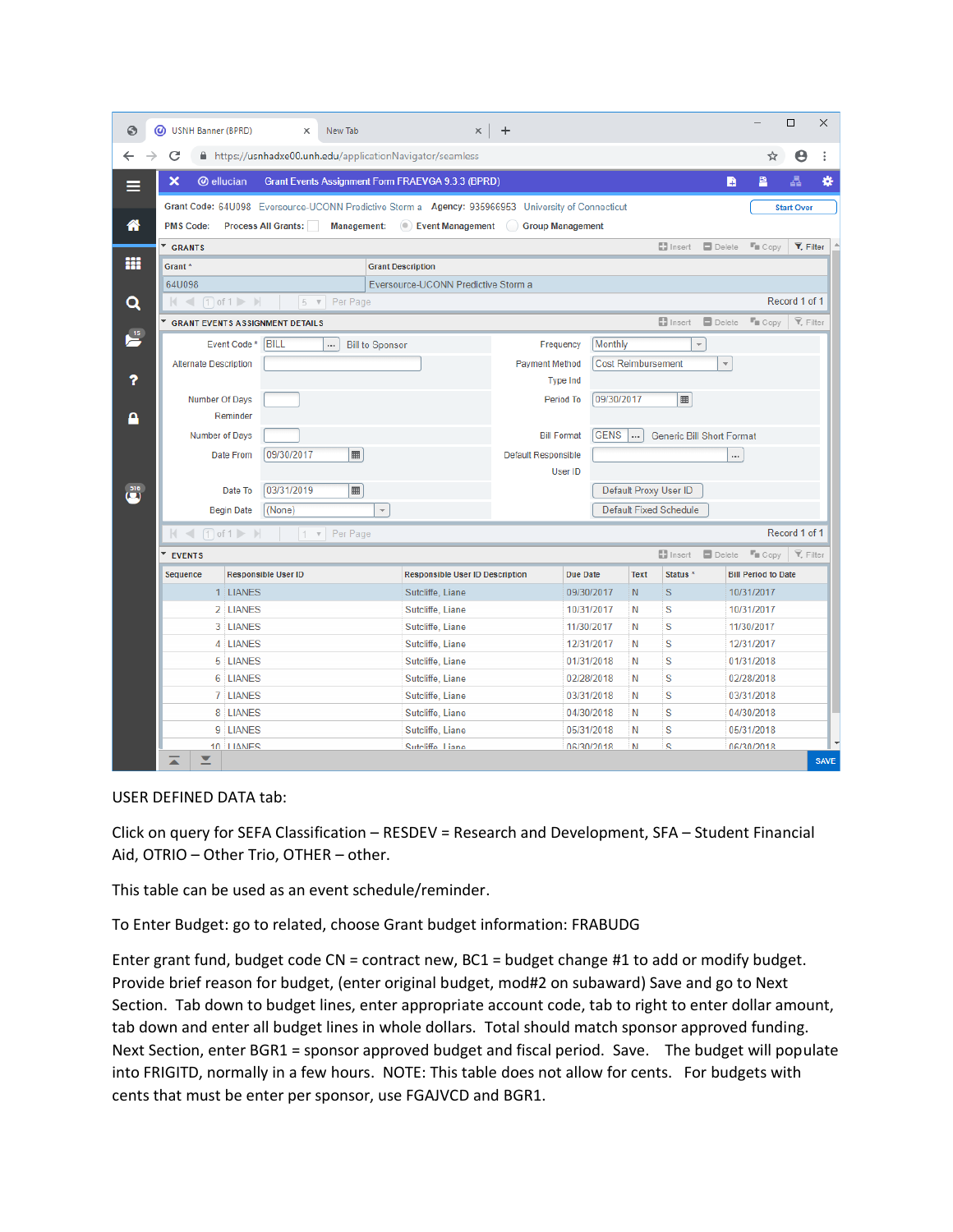### TO REQUEST A NEW GRANT FUND:

The FRAGRNT record must be entered and the overnight feed must process prior to the next step.

At this point, request the new grant fund via: Enterprise Systems Gateway Request Fund <http://finadmin.usnh.edu/request/fund.aspx>. Login in, use "copy fund" either by same PI, or same sponsor set up for billing, IDC etc.

Enter Grant CODE first, if the feed as occurred, the Grant name will populate the field if the overnight feed has processed.

Enter the Fund Code (if it's a one to one relationship) the grant and the fund will be the same. (There are instances of 1 grant and multiple funds attached)

Query for Financial Manager

Enter Effective date \*must\* match the start date in the FRAGRNT table

Enter Default ORG

Fund type P1

Enter reason for fund request "new award from xxxx"

Tab to budget controls- Override defaults, always check NO

Tab to: Fringe Benefits- always check RESTRICTED

Tab to Grant Details: Enter A/R, Cash Bank Code (either P1, or U3 if federal), Revenue Account (query for correct account code) , Unbilled A/R (choose account code by federal or non-federal source)

Grant F&A Rates: from Account set up sheet, query Indirect Cost Basis (S&W, MTDC, TDC)

Indirect Cost Rate query by code, PON17 = federally negotiated ON-CAMPUS rate approved in FY17.

(Other example IDC10 = Miscellaneous rate @ 10%, Many options to choose from)

Indirect Cost Charge Account: always IDCCD

Indirect Cost Distribute To Code: always PSCDST

Attributes are check by USNH BannerFoapal

Information: grant award \$

Restriction: always YES

Internally Designated: NO

Operations affiliated with external organization: YES

Self-Supporting: NO